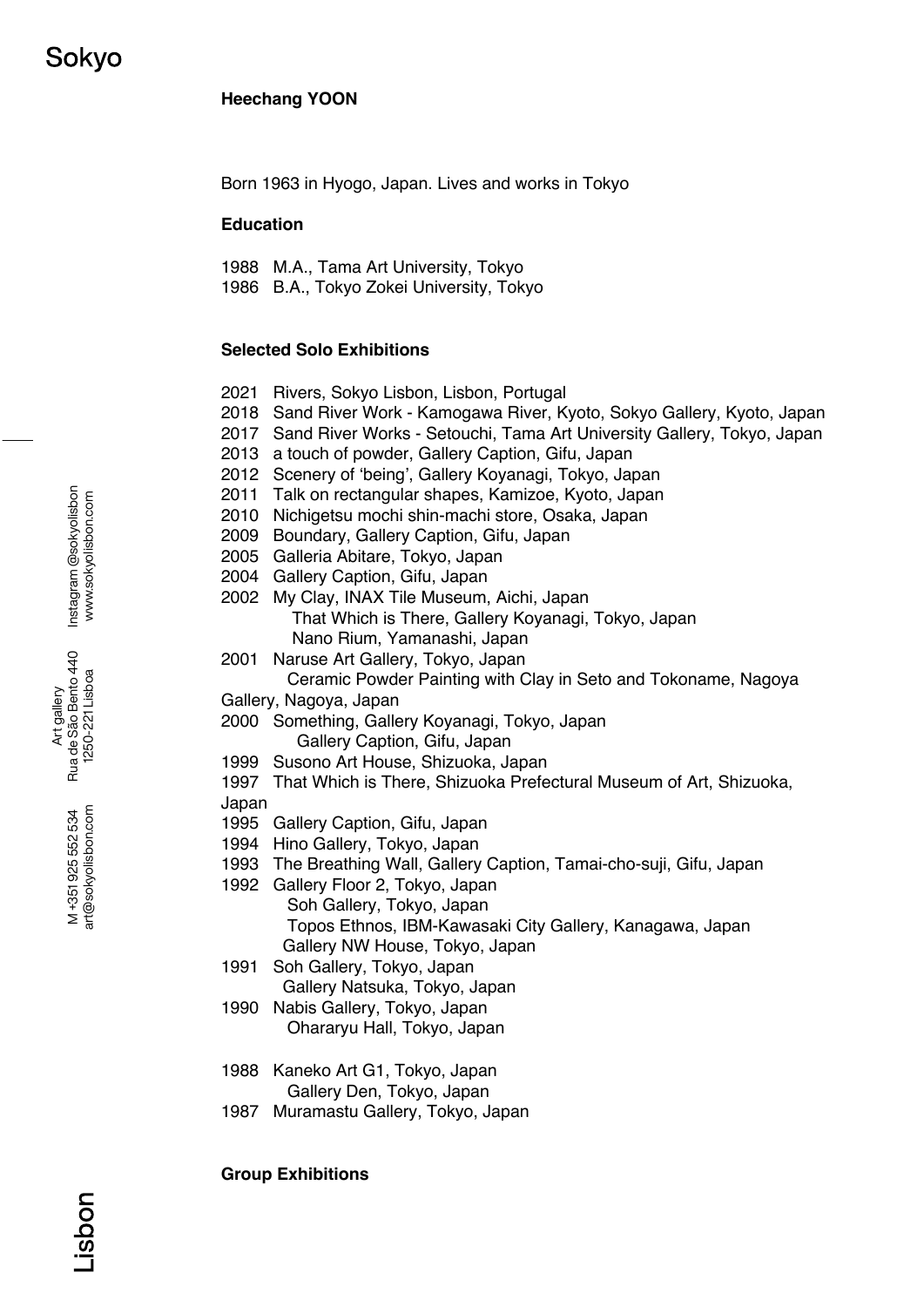2018 Looking at the Stillness, MA2 Gallery, Tokyo, Japan

2017 Rhythm in Monochrome | Korean Abstract Painting, Tokyo Opera City Art Gallery, Tokyo, Japan

2016 When Man Meets Earth, Aichi Prefectural Ceramic Museum, Aichi, Japan Mio Kaneda and Yoon Heechang, Gallery Caption, Gifu, Japan

2014 Group Show, Gallery Koyanagi, Tokyo, Japan

2013 Arts and Memories, Tatsuno Art Project 2013, Galleria Arts & Tea, Hyogo, Japan

 MOVING, Norman Foster on Art, Nîmes Museum of Contemporary Art, Nîmes, France

Paintings, Gallery Koyanagi, Tokyo, Japan

- 2012 Blind Sight, MA2 Gallery, Tokyo, Japan
- 2011 Arts and Memories, Tatsuno Art Project 2011, Shuen-tei, Hyogo, Japan Works in Ceramic 2011, Toyota Municipal Museum of Art, Aichi, Japan

2009 The Aesthetic of Margins, (with Lee Ufan, Lee Bul), Shizuoka Prefectural Museum of Art, Shizuoka, Japan

2008 Spiritual Surface, Matsuya Ginza Design Gallery 1953, Tokyo, Japan

2007 Works from the Soil, Tokyo Opera City Art Gallery, Tokyo, Japan

2006 An Existence, Shiseido Gallery, Tokyo, Japan

2005 Ars Nova – Between The Contemporary Avant-Garde Art and Craft, Museum of Contemporary Art Tokyo, Tokyo, Japan

The 3rd Trans-Ceramic-Art World Ceramic Biennale 2005, Icheon

World Ceramic Center, Icheon, Korea

2004 Complex, Gallery Maki, Tokyo, Japan

2002 The 4th Gwangiyu Biennale, Gwangiyu, Korea Emotional Site, Food Building, Tokyo, Japan

2001 Oriental Abstraction, Tokyo Opera City Art Gallery, Tokyo, Japan

1995 Circulating Currents- Japanese and Korean Contemporary Art, Aichi Prefectural Museum of Art, Aichi, and Nagoya City Art Museum, Nagoya, Aichi, Japan

Grace & Gravity, Museum of Modern Art, Saitama, Japan

1994 The Domain of the Medium, Crafts Gallery, The National Museum of Modern Art, Tokyo, Japan

 Vision of Japan for the 21st Century, Saison Museum of Art, Tokyo, Japan

1993 Mini Size Exhibition, Soh Gallery, Tokyo, Japan

 Art Today '93, Saison Museum of Modern Art, Nagano, Japan The Wave, Port Commission Gallery, San Diego, U.S.A

 Environmental Sculptures and Humour Art, Funabashi Seaside Park, Chiba, Japan

1992 Kim Chang-Young and Yoon Heechang, Gallery Koyanagi, Tokyo, Japan Space and Conception, Naruse Murata Gallery, Tokyo, Japan

1991 Ceramic Annex Shigaraki '91, The Museum of Modern Art, Shiga and Shigaraki Traditional Industry Hall, Shiga, Japan

 Illusion of Clay and Sand, with Kim Chang-Young, Gallery αM, Tokyo, Japan

 Mami Nishiyama and Yoon Heechang, Naruse Murata Gallery, Tokyo, Japan

1990 Contemporary Sculpture in Japan, Kanagawa Prefecture Gallery, Kanagawa, Japan

Cray Connection, '90, Meguro Museum of Art, Tokyo, Japan

 Japanese Clay Work Today, Tochigi Prefectural Museum of Fine Arts, Tochigi, Japan

Masashi Katayama and Yoon Heechang, Hosomi Gallery, Tokyo, Japan

1989 The 9th Hara Annual, Hara Museum of Contemporary Art, Tokyo, Japan

Art gallery<br>Rua de São Bento 440 Rua de São Bento 440 1250-221 Lisboa 1250-221 Lisboa

> art@sokyolisbon.com art@sokyolisbon.com M+351925552534 M +351 925 552 534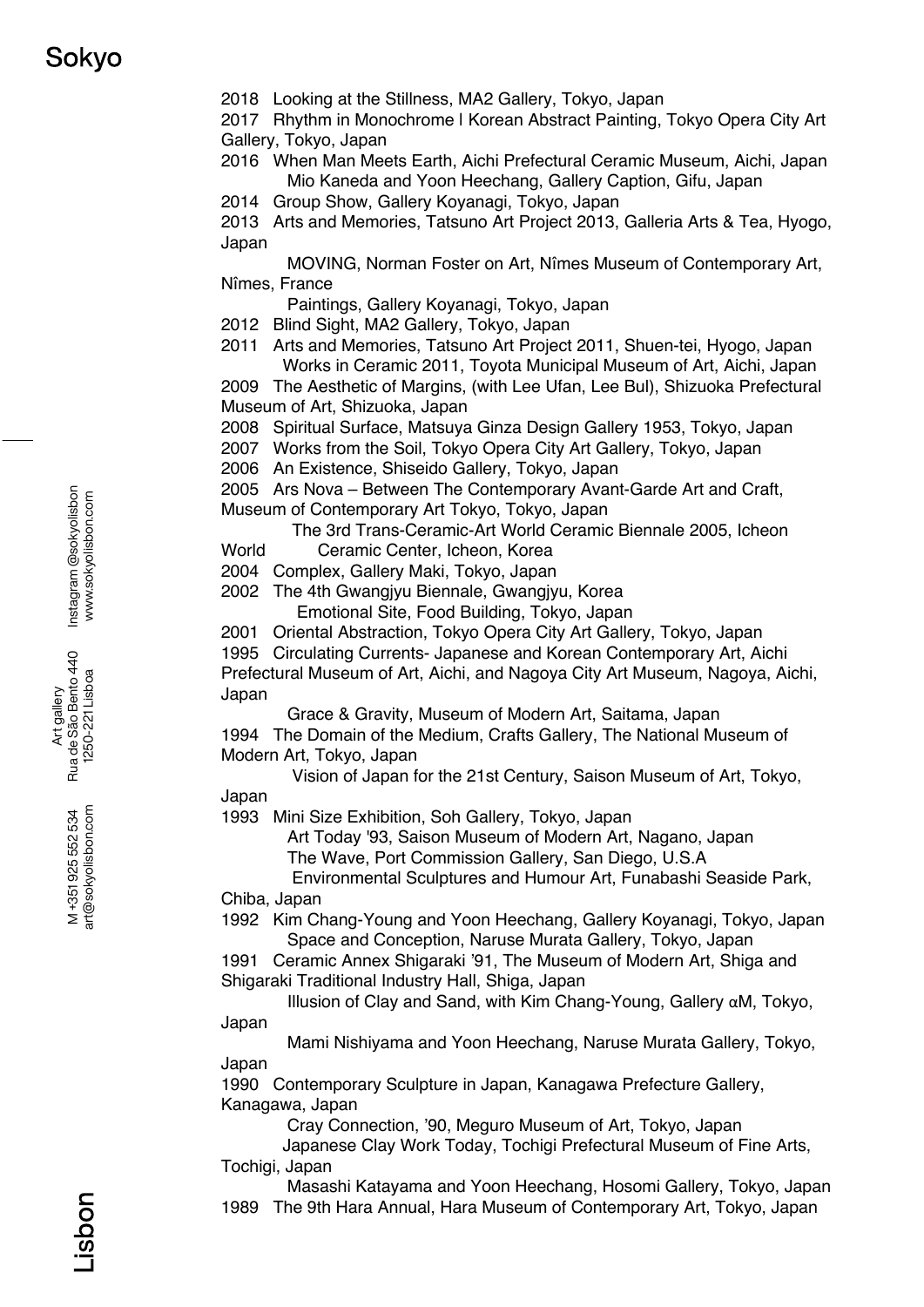# Sokvo

Drawings by sculptors, Sekibou Umu, Nara, Japan

1988 Kanagawa Prefecture Gallery, Kanagawa, Japan Eight elements of memory, Nabis Gallery, Tokyo, Japan Ceramic Market, Gallery Q+1, Tokyo, Japan The 1st Meme Pool, Ohararyu Hall, Tokyo, Japan Light for the Night of NAVIDAD, Shibuya Seibu Craft Gallery, Tokyo,

Japan

1987 Ceramic Market, Gallery Q+1, Tokyo, Japan

 The field of expression '87, Kaminoge Campus, Tama Art University, Tokyo, Japan

1986 Kanagawa Prefecture Gallery, Kanagawa, Japan

 Kaminoge Visual Dictionary '86 —from the field of expression, Kaminoge Campus, Tama Art University, Tokyo, Japan

1985 Gallery 21, Tokyo, Japan

## **Artist in Residences**

1997 Artist in Residence at Loughborough College of Art and Design, and various local brick companies in the U.K.

1993 Artist in Residence at the Shigaraki Ceramic Cultural Park, Japan

# **Fellowship and Grant**

2010 Overseas Program of Artists, Agency for Cultural Affairs of Japan, Resided in London, U.K. 1995-1996 Overseas Program of Artists, Agency for Cultural Affairs of Japan, Resided in London, U.K.

# **Selected Public Collections**

- 2003 Tokoname City, Aichi, Japan
- 2000 Terada Collection, Tokyo Opera City Art Gallery, Tokyo, Japan

## **Selected Public Projects**

2017 Passenger Ship, guntû, Hiroshima, Japan (Architect: Yasushi Horibe)

2014 Apartment Building, Brillia Musashi-Nakahara, Kanagawa, (Design Supervision: Sakakura Associates architects and engineers)

2011 Restaurant, Koraibashi Kitcho, JR Osaka Mitsukoshi Isetan, Osaka, Japan (Interior Design: Kenji Hashimoto)

2010 Restaurant, Koraibashi Kitcho, Namba Dining Maison, Osaka, Japan (Interior Design: Kenji Hashimoto)

2008 Apartment Building, KEYAKI GARDEN, Tokyo, Japan (Architect: Yasushi Horibe)

Instagram @sokyolisbon Instagram @sokyolisbon www.sokyolisbon.com www.sokyolisbon.com

M+351925 552 534<br>art@sokyolisbon.com art@sokyolisbon.com M +351 925 552 534